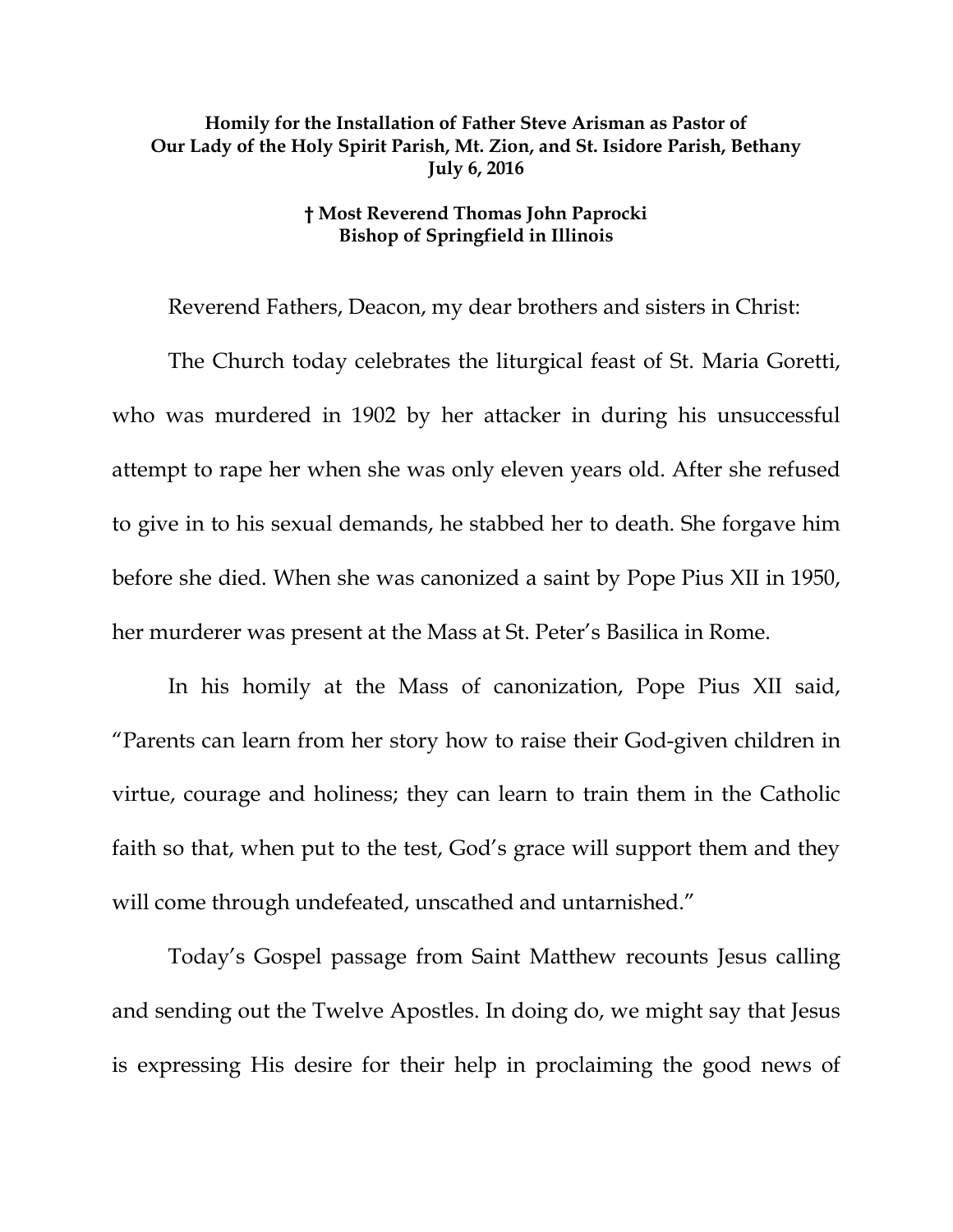God's Kingdom, rather than simply doing this Himself. All the Gospels mention the 12 apostles and their being commissioned by Jesus to continue His mission. However, only St. Luke, in the passage we heard last Sunday, refers to the sending out of the 72. There must be a reason for this. Jesus says that the harvest is big and there are not enough people to do the necessary work. In the same manner, we are being told that the mission of Jesus is not carried forward only by priests and religious, but it is the responsibility of every believer. Through the calling and sending out of the 72 disciples in addition to the 12 apostles, we learn that the mission of Jesus is also accomplished by ordinary people doing ordinary things and being faithful to their responsibilities in the everyday lives.

<span id="page-1-0"></span>Today at this Mass we mark the beginning of a new chapter in the life of Our Lady of the Holy Spirit Parish and Saint Isidore Parish with the Installation of your new Pastor. I am very pleased that Father Steve Arisman has accepted the call to serve as the local shepherd of the Catholic community of faith here at Our Lady of the Holy Spirit Parish in Mt. Zion and Saint Isidore Parish in Bethany. I am very grateful to you, Father Arisman, for your excellent ministry at Immaculate Conception Parish in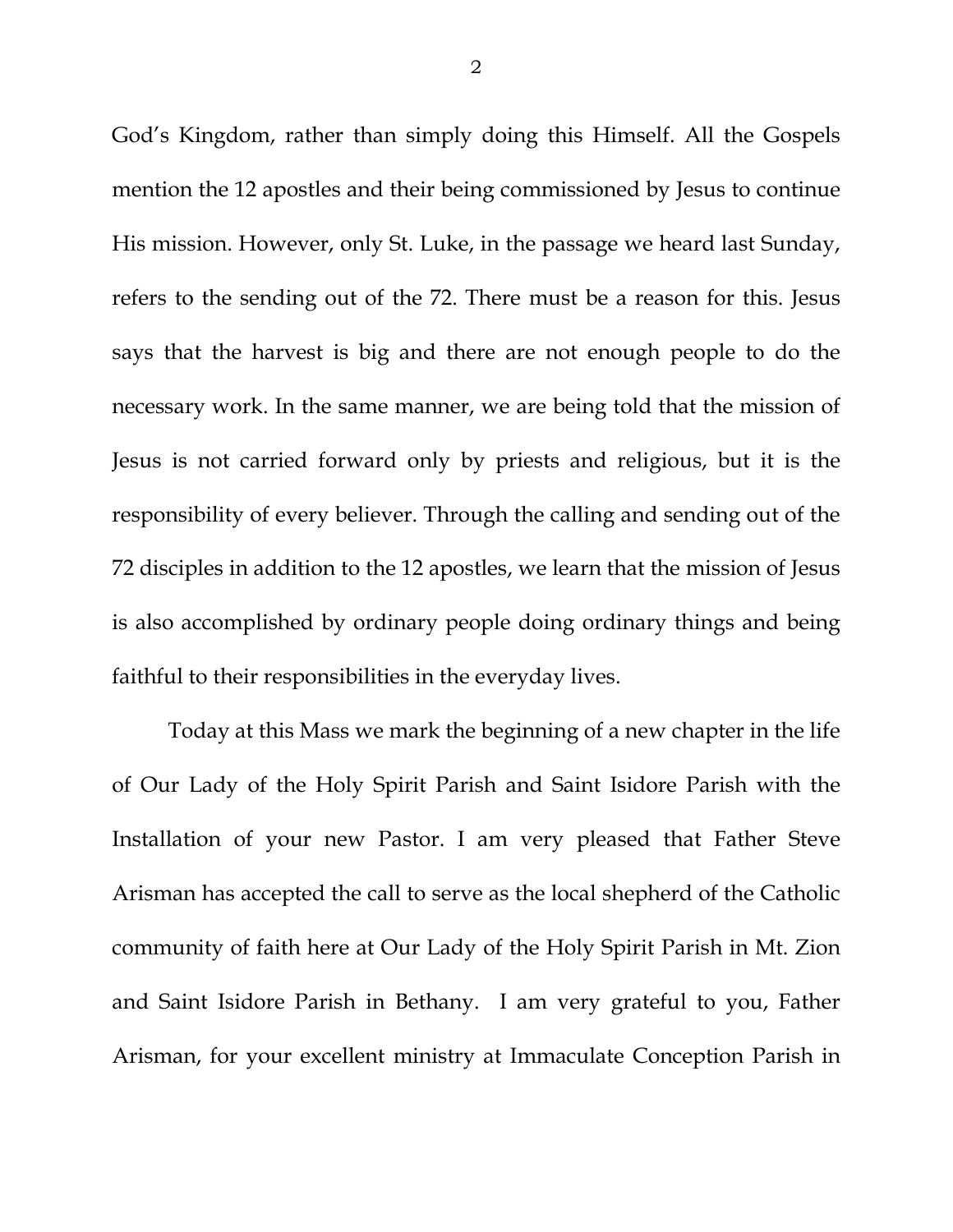Mattoon, at St. Charles Parish in Charleston, and Catholic Campus Ministry at Eastern Illinois University. I am also deeply grateful to Deacon Jim Ghiglione for having faithfully served as Pastoral Facilitator at Our Lady of the Holy Spirit Parish in Mt. Zion and Saint Isidore Parish, to Father Joseph Molloy, the local Dean, for his dedicated service as Priest Moderator and Parochial Administrator here Our Lady of the Holy Spirit Parish, and to Father John Sohm for his diligent service as Priest Moderator at Saint Isidore Parish in Bethany.

Father Arisman will serve you as pastor in this Third Millennium of Christianity, so I think it is fitting to call to mind a theme suggested by our late Holy Father, the Great Pope Saint John Paul II, in his Apostolic Letter, *NOVO MILLENNIO INEUNTE*, "On entering the New Millennium," which I quote as follows (nos. 30-31): "First of all, I have no hesitation in saying that all pastoral initiatives must be set in relation to *holiness*."

We grow in holiness by following Jesus as His disciples. Closely related to the notion of discipleship is the concept of stewardship. In the First Letter of St. Peter, he writes of stewardship in these words: "As each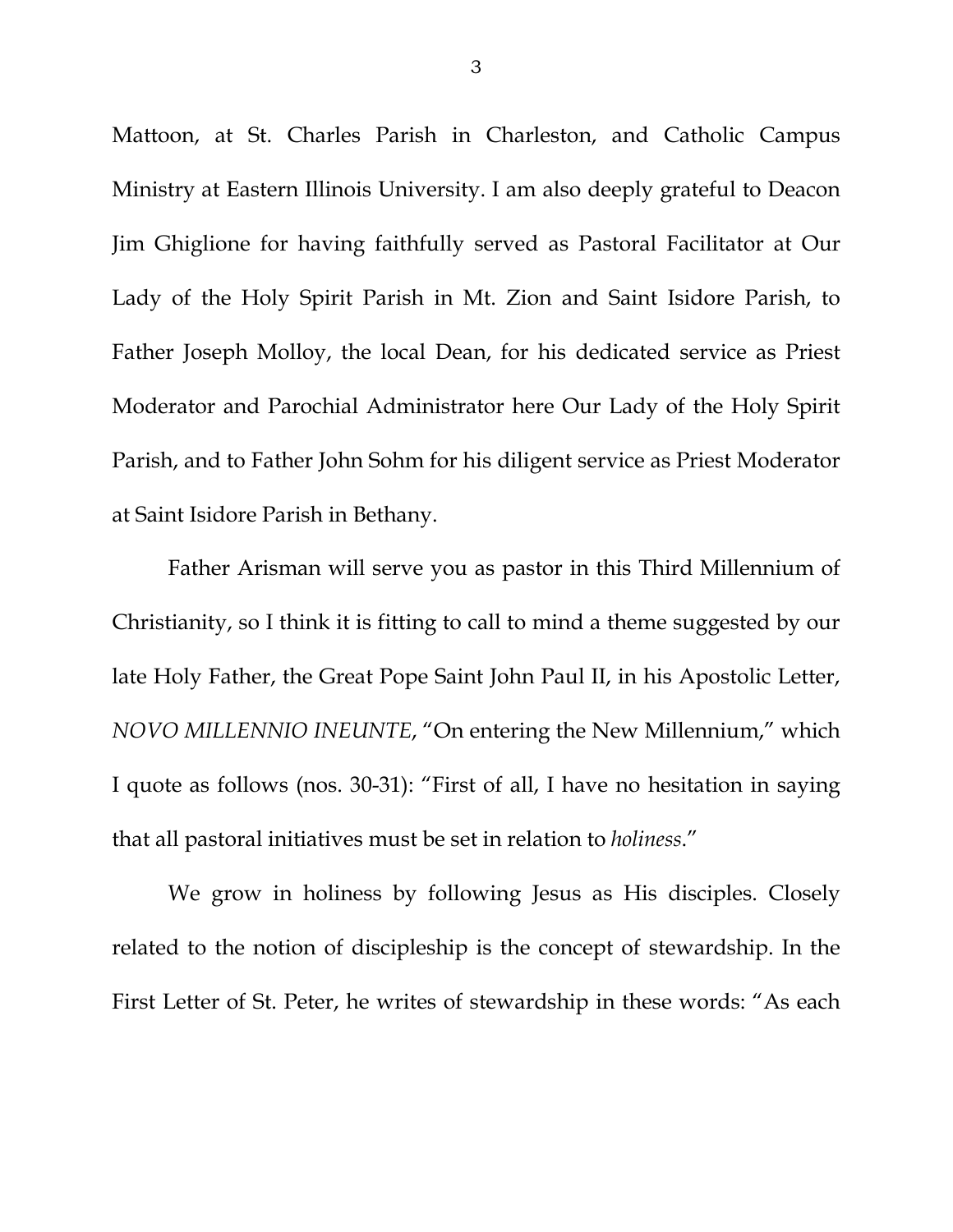one has received a gift, use it to serve one another as good stewards of God's varied grace" (1 Peter 4:10).

Last September, I published my second pastoral letter, called, *Ars Crescendi in Dei Gratia*, Latin for "The Art of Growing in God's Grace." In it, I wrote, "The art of growing in God's grace is the key to growth in the Church. Building a culture of growth in the Church starts with inviting people to experience the love of Jesus Christ."

Over the past couple of years leading up to the publication of my pastoral letter last Fall, I have given much thought to how it is that we can begin a process of strategic planning for growth in the Church here in our diocese. The growth envisioned is far more than just a quantitative increase in the number of people or the amount of money available to our parishes and the diocese. It is also essential to ensure that we give significant attention to the qualitative growth that will guarantee sustainability for generations that follow.

In my pastoral letter, I said that we must do four things to build a vibrant community of saints: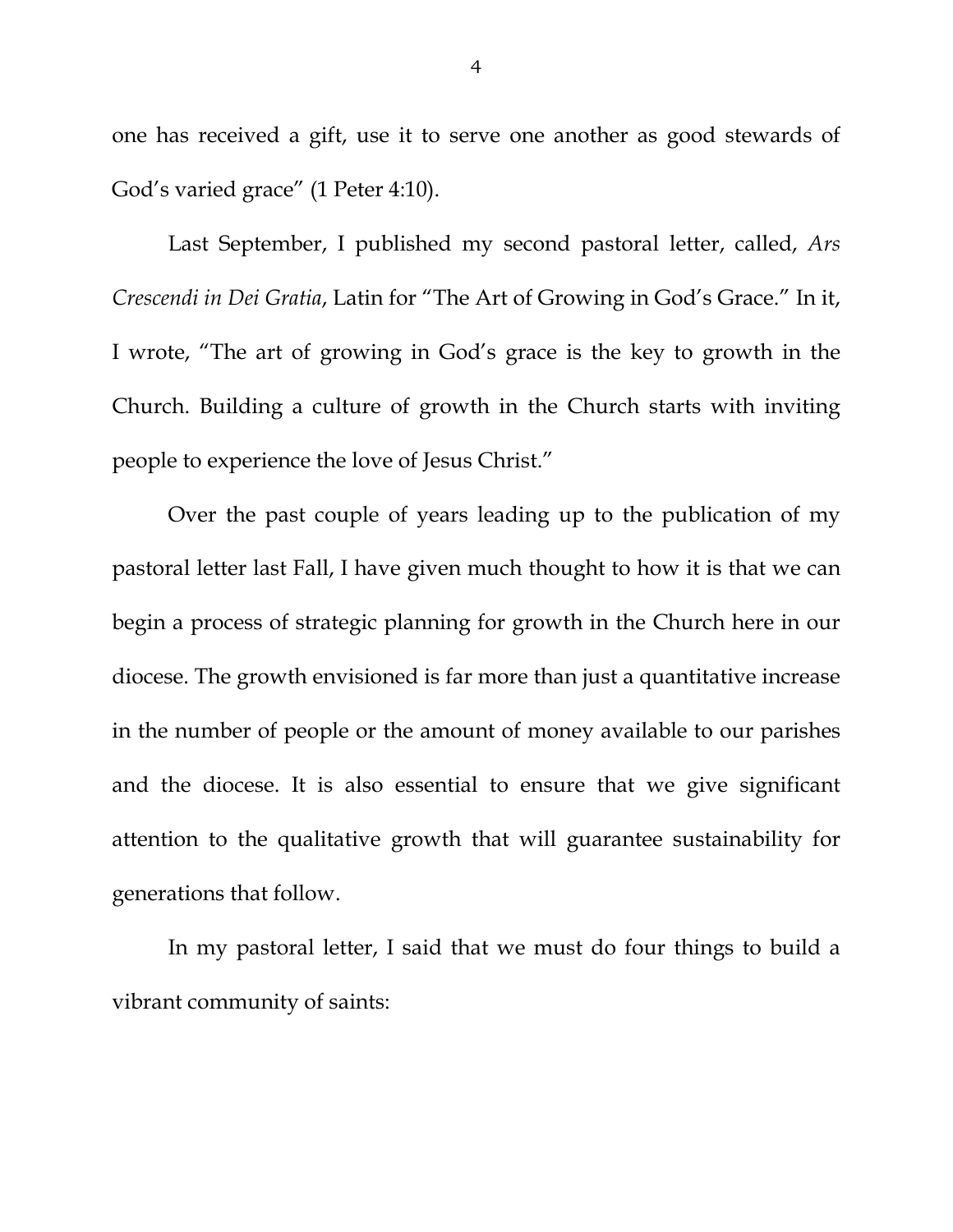1. Invite people to join us in prayer, especially Sunday Mass (hospitality);

2. Study the Bible and learn more about Jesus and our Catholic faith (formation);

3. Provide the sacraments as signs of hope and paths of grace to heaven (prayer); and

4. Serve those in need by practicing charity and justice (service).

The verbs in these four action items correspond to the four pillars of stewardship and discipleship that we have begun talking about in our diocese: hospitality, formation, prayer and service. We can all communicate more broadly the message of invitation.

Through prayer, discernment, and consultation from others, it has become evident that the Lord is inviting us to more fully embrace our call to discipleship out of which necessarily follows a life of stewardship.[1](#page-1-0) 

Stewardship recognizes that everything we have comes from God. We are stewards whether we recognize it or not and whether we like it or not. Stewardship from God's perspective is that He has given us gifts to be used not just selfishly for ourselves, but to be shared with others. Even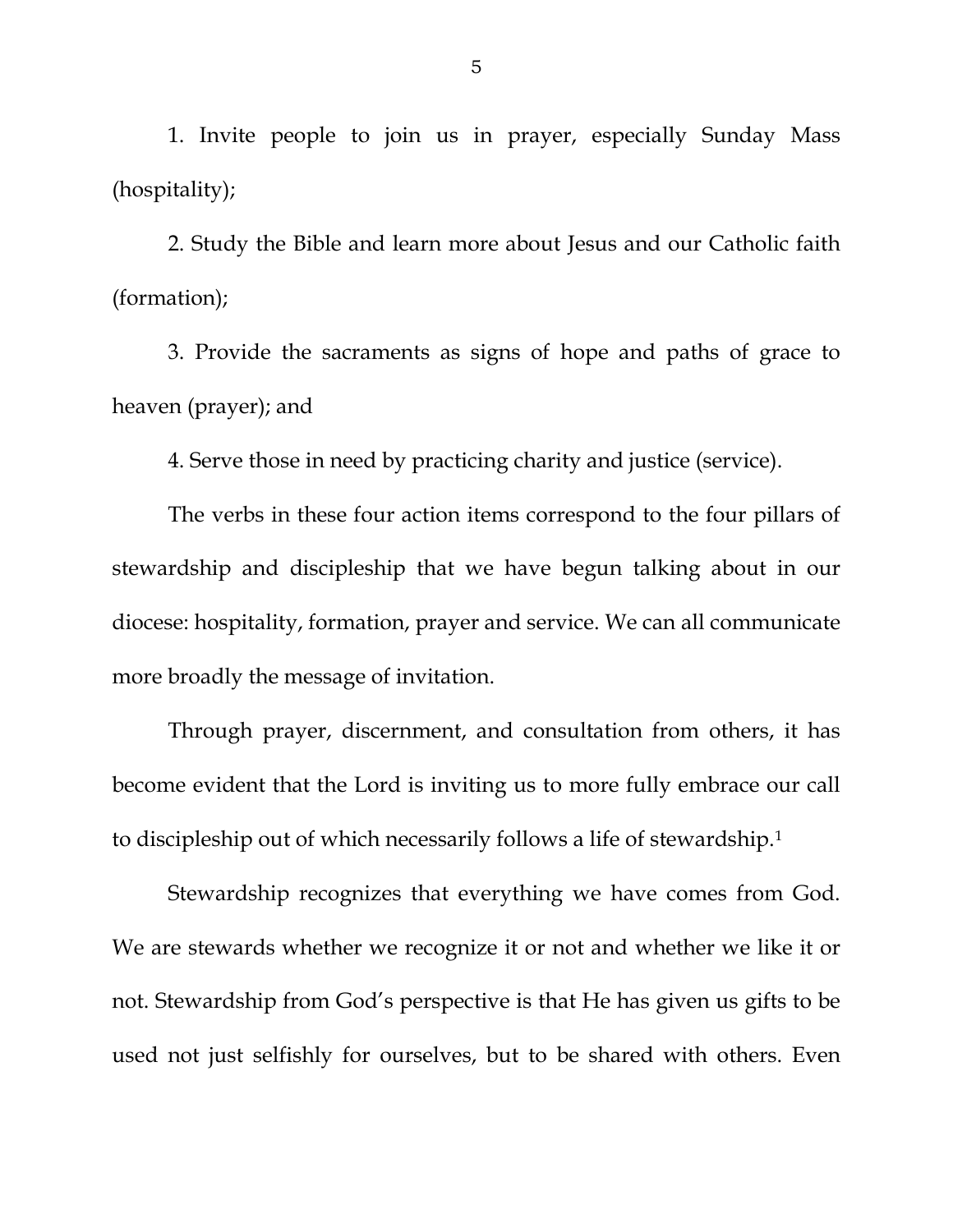private property must be seen as simply holding legal title in trust for the benefit of others, not just for myself. Becoming a disciple means making an intentional decision to accept the Lord's call to follow Him and live the discipleship and stewardship way of life.

I am aware that such a plan for growth is ambitious, but it is one about which I am very optimistic, especially given my familiarity with what this diocese has to offer and the many ways in which various groups are already poised to contribute to that growth. A key group that is essential to this plan for growth is the priests of our diocese, especially our pastors. But they cannot do this alone. They need the help and cooperation of all parishioners. To be able to put into practice the mission of Jesus, we need to be part of a team supporting each other.

Our priests are at the very heart of our journey forward. As Catholics, we rely first and foremost on God's grace. This grace comes to us through the sacraments of the Church of which the priests are the ministers. In a special way, it is the priest who celebrates the Eucharist for us, feeding us with the Bread of Life, nourishing and strengthening us for this journey. Without the Eucharist, this way of life will never succeed.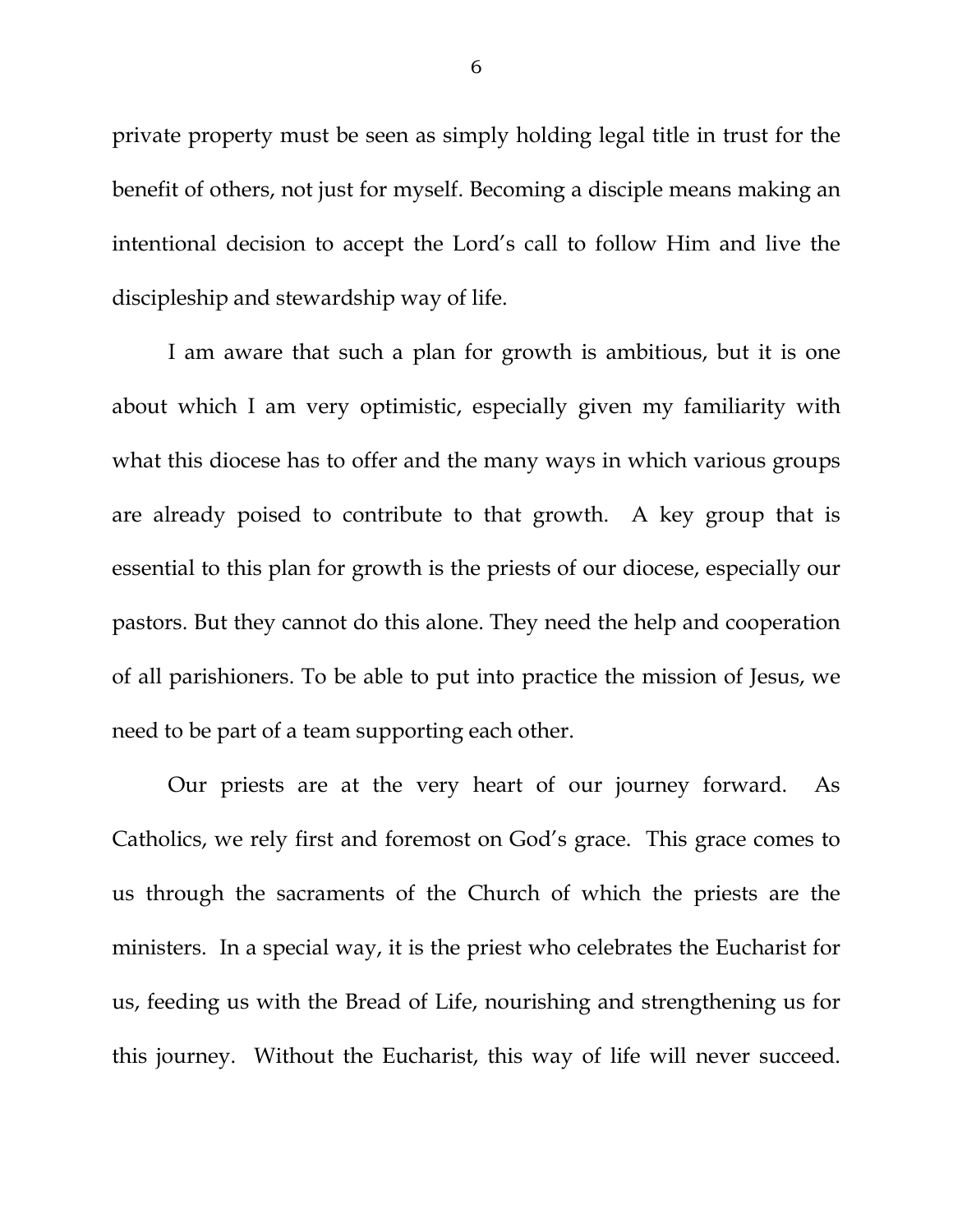Without priests, we will not have the Eucharist. Therefore, we need our priests for this journey.

I am very grateful for the fidelity with which our priests serve the diocese. They are men committed to the building up of the Kingdom and to the salvation of the souls of those in our diocese and beyond. Their example of tireless dedication is an inspiration to me and to all of us of how we are likewise called to serve the Lord as committed disciples of Jesus Christ. It is their joyful, humble example that is, I believe, one of the major factors contributing to the growth in the number of seminarians studying for the priesthood in our diocese. They too, are signs of hope and encouragement to us as we continue this journey.

I pray that all of you will work with Father Nolan in seeking to be intentional disciples of the Lord and good stewards of the gifts entrusted to us for the growth of the Church as we journey together toward our inheritance in the glory of Heaven.

Therefore, dear parishioners of Our Lady of the Holy Spirit Parish and Saint Isidore Parish, I urge you to strive for holiness, to work and pray